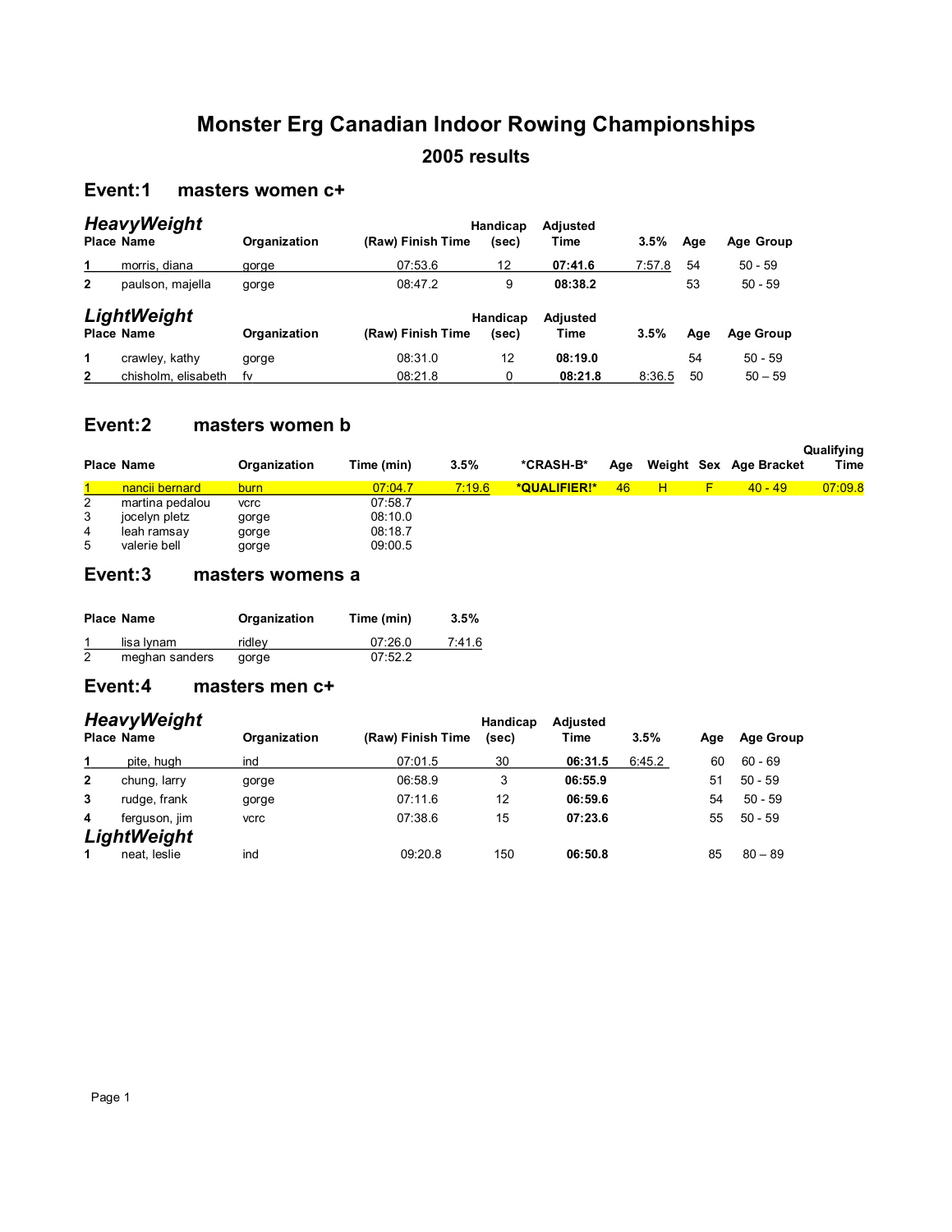#### Event:5 masters men b

|                | <b>Place Name</b> | Organization | Time (min) | 3.5%   |
|----------------|-------------------|--------------|------------|--------|
|                | john alexander    | vcrc         | 06:46.2    |        |
| 2              | scott wilson      | gorge        | 06:52.5    |        |
| 3              | gary armstrong    | vcrc         | 06:54.9    | 7:00.4 |
| $\overline{4}$ | doug bright       | gorge        | 07:38.7    |        |
| 5              | jeff devine       | gorge        | 07:41.8    |        |

## Event:6 masters men a

|                | <b>Place Name</b>                 | Organization       | Time (min)         | 3.5%   |              |    |   |           |         |
|----------------|-----------------------------------|--------------------|--------------------|--------|--------------|----|---|-----------|---------|
| $\overline{2}$ | michel pelletier<br>john bjornson | ind<br><b>vcrc</b> | 06:18.1<br>06:24.0 |        |              |    |   |           |         |
| 3              | quido taddei                      | ibaa               | 06:27.3            |        |              |    |   |           |         |
| $\overline{4}$ | richard young                     | <b>VCrC</b>        | 06:27.5            | 6:31.3 | *QUALIFIER!* | 36 | M | $30 - 39$ | 06:29.6 |
| 5<br>6         | terry hunter<br>chris bayley      | gorge<br>sooke     | 06:55.5<br>07:17.7 |        |              |    |   |           |         |

## Event:7 novice women

|                | <b>Place Name</b> | Organization | Time (min) | 3.5%   |
|----------------|-------------------|--------------|------------|--------|
| 1              | aiden sisler      | ubc          | 07:17.7    |        |
| 2              | jodie lush        | sfu          | 07:25.5    |        |
| $\overline{3}$ | claire truesdale  | sfu          | 07:31.8    | 7:33.0 |
| 4              | kristen Werring   | ubc          | 07:33.8    |        |
| 5              | mika taiji        | ubc          | 07:34.0    |        |
| 6              | tanya lahdenranta | ubc          | 07:49.3    |        |
| 7              | allison booth     | ubc          | 07:51.7    |        |
| 8              | anna bald         | uvic         | 07:54.6    |        |
| 9              | brie belfie       | uvic         | 07:54.9    |        |
| 10             | keltie fraser     | uvic         | 07:59.4    |        |
| 11             | stephanie peacock | uvic         | 08:01.1    |        |
| 12             | sarah hanson      | uvic         | 08:11.8    |        |
| 13             | sarah francis     | uvic         | 08:24.7    |        |
| 14             | katie wincor      | uvic         | 08:29.3    |        |
| 15             | teresa dosh       | trinityw     | 09:13.8    |        |

#### Event:8 novice men

|                | <b>Place Name</b> | Organization | Time (min) | 3.5%   |
|----------------|-------------------|--------------|------------|--------|
| 1              | gabe bergen       | uvic         | 06:19.3    |        |
| $\overline{2}$ | hamish nicolson   | uvic         | 06:28.4    | 6:32.6 |
| 3              | graham harris     | ubc          | 06:39.6    |        |
| 4              | tim myers         | uvic         | 06:41.7    |        |
| 5              | adam cragg        | ubc          | 06:43.0    |        |
| 6              | arron docksteader | ucfv         | 06:43.7    |        |
| 7              | mark byram        | ubc          | 06:48.3    |        |
| 8              | brodie richardson | sfu          | 06:49.1    |        |
| 9              | nathan mills      | uvic         | 06:51.9    |        |
| 10             | tyler weid        | uvic         | 06:52.2    |        |
| 11             | jordon bannister  | sfu          | 06:52.3    |        |
| 12             | johnathan toews   | sfu          | 06:53.4    |        |
| 12             | kane morgan       | uvic         | 06:53.4    |        |
| 14             | evan macdonald    | uvic         | 06:55.9    |        |
| 15             | ryan sharp        | uvic         | 07:02.7    |        |
| 15             | matt lawley       | uvic         | 07:02.7    |        |
| 17             | delanie kitching  | sfu          | 07:05.7    |        |

Page 2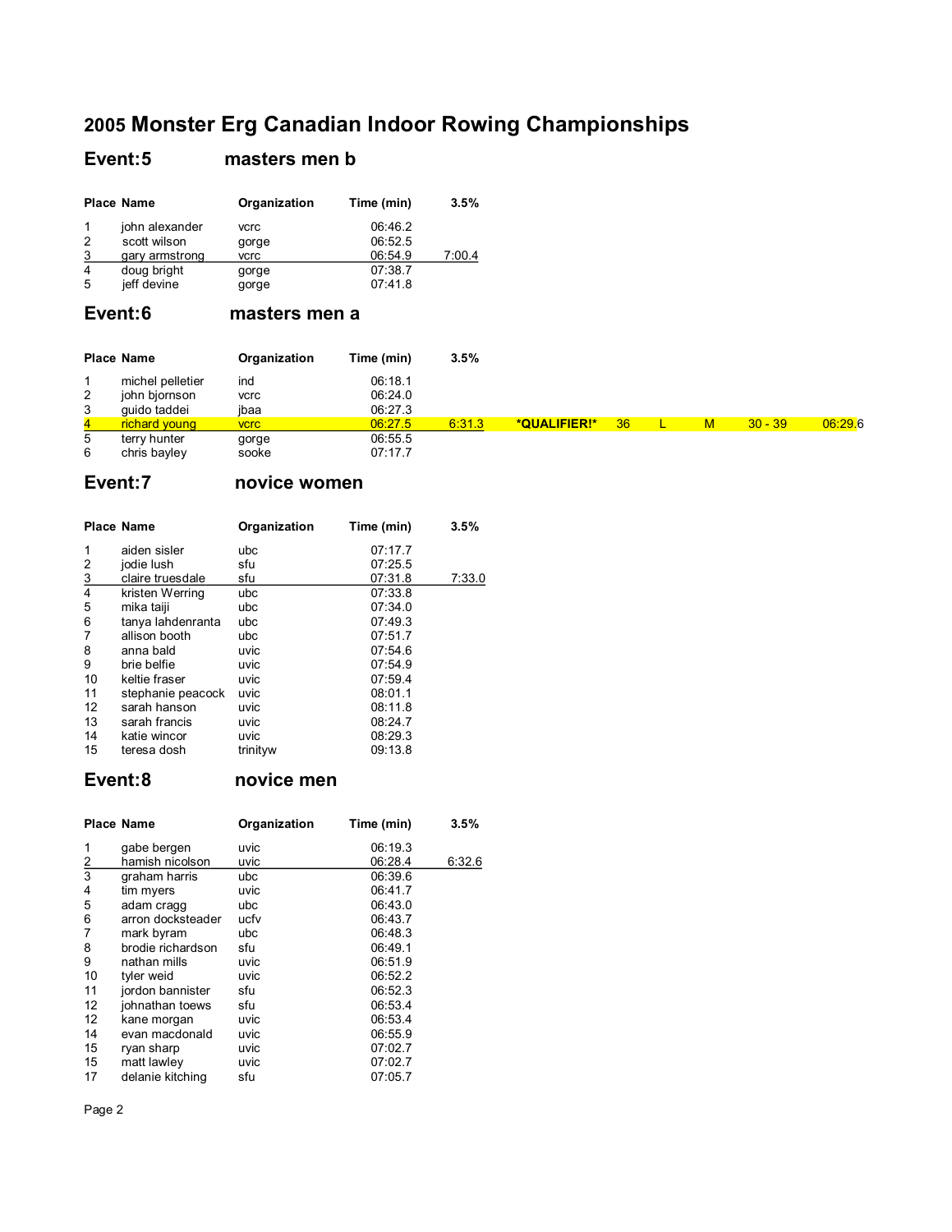## Event:9 sr b lwt womens

|   | <b>Place Name</b> | Organization | Time (min) | 3.5%   |
|---|-------------------|--------------|------------|--------|
| 1 | qwen mclennan     | uvic         | 07:33.6    |        |
| 2 | jaime traynor     | uvic         | 07:36.8    |        |
| 3 | lindsay horlor    | gorge        | 07:44.1    |        |
| 4 | shannon hinds     | ubc          | 07:46.8    |        |
| 5 | jessica reagh     | ubc          | 07:48.5    | 7:49.5 |
| 6 | hallie gentry     | trinityw     | 07:58.1    |        |
| 7 | tessa marren      | nanaimo      | 08:05.8    |        |
| 7 | caitlyn mcnamara  | uvic         | 08:05.8    |        |
| 9 | karen bailey      | gorge        | 08:27.0    |        |

## Event:10 sr a lwt womens

|              | <b>Place Name</b> | Organization | Time (min) | 3.5% | *CRASH-B*    | Aae |    | Weight Sex Age Bracket | Qualifying<br>Time |
|--------------|-------------------|--------------|------------|------|--------------|-----|----|------------------------|--------------------|
|              | jen neufeld       | winterpeg    | 07:16.7    |      | *QUALIFIER!* | 23  |    | $19 - 29$              | 07:25.2            |
| $\mathbf{2}$ | sheryl preston    | ∨tc⊹         | 07:17.4    |      | *QUALIFIER!* | 29  | F. | $19 - 29$              | 07:25.2            |
| 3            | katva herman      | vtc          | 07:29.9    | 7:32 |              |     |    |                        |                    |
| 4            | stephanie shaw    | gorge        | 07:51.7    |      |              |     |    |                        |                    |
| 5            | caitlin chisholm  | trinityw     | 09:27.1    |      |              |     |    |                        |                    |

### Event:11 sr b lwt mens

|                | <b>Place Name</b> | Organization | Time (min) | 3.5%   |
|----------------|-------------------|--------------|------------|--------|
| 1              | terry mckall      | uvic         | 06:23.7    |        |
| 2              | andrew poole      | ubc          | 06:29.6    |        |
| $\overline{3}$ | saul garcia       | uvic         | 06:36.5    | 6:37.1 |
| $\overline{4}$ | nick pratt        | uvic         | 06:40.7    |        |
| 5              | ian cooper        | uvic         | 06:41.5    |        |
| 6              | quthrie hurd      | sfu          | 06:44.9    |        |
| 7              | jonathan page     | ubc          | 06:48.4    |        |
| 8              | ian bright        | gorge        | 07:09.9    |        |
| 9              | jesse newton      | trinityw     | 07:34.5    |        |

#### Event:12 sr a lwt mens

|                | <b>Place Name</b> | Organization | Time (min) | 3.5%   | *CRASH-B*    | Age |   | Weight Sex Age Bracket | Qualifying<br>Time |
|----------------|-------------------|--------------|------------|--------|--------------|-----|---|------------------------|--------------------|
|                | doug vandor       | montreal     | 06:19.0    |        | *QUALIFIER!* | 30  | M | $30 - 39$              | 06:29.6            |
| $\overline{2}$ | matthew jensen    | vtc          | 06:26.5    |        |              |     |   |                        |                    |
| 3              | mike lewis        | uvic         | 06:27.5    | 6:32.3 |              |     |   |                        |                    |
| 4              | jay patry         | vtc          | 06:35.0    |        |              |     |   |                        |                    |
| 5              | joji ishikawa     | ibaa         | 06:35.1    |        |              |     |   |                        |                    |
| 6              | matthew douma     | ucfv         | 06:44.8    |        |              |     |   |                        |                    |
|                | adam molnar       | gorge        | 06:50.0    |        |              |     |   |                        |                    |
| 8              | julian lamouruex  | ubc          | 06:53.6    |        |              |     |   |                        |                    |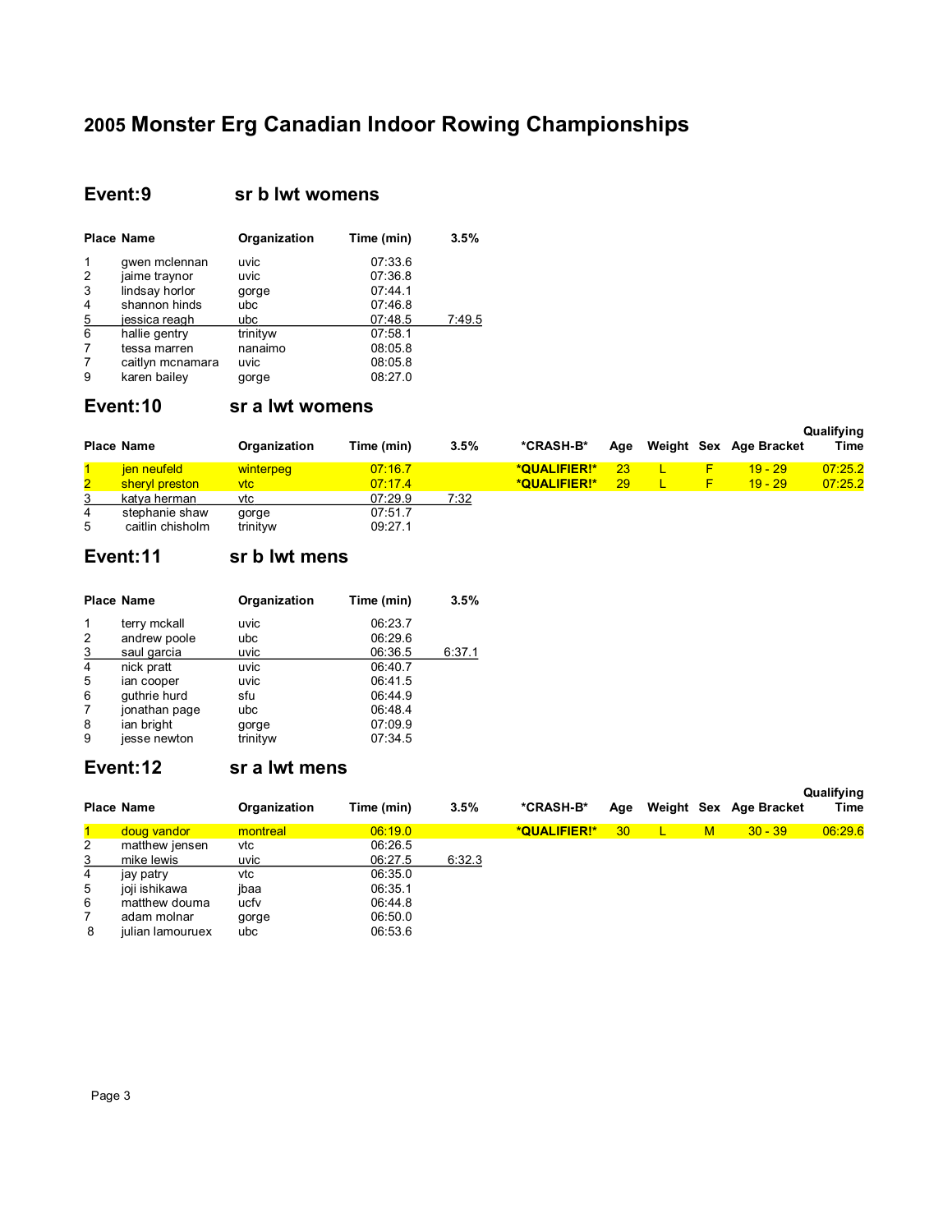## **Event:13 sr b women**

|                | <b>Place Name</b>  | Organization | Time (min) | 3.5%   |
|----------------|--------------------|--------------|------------|--------|
| 1              | heather van der    | uvic         | 07:19.3    |        |
| 2              | leah volkers       | uvic         | 07:22.1    |        |
| 3              | ally kryszkiewicz  | uvic         | 07:23.4    |        |
| 4              | leah stone         | uvic         | 07:25.3    |        |
| 5              | suzanne brooks     | uvic         | 07:28.3    |        |
| 6              | heather allyn      | ubc          | 07:28.9    |        |
| 7              | hilary cole        | uvic         | 07:29.7    |        |
| $\overline{8}$ | melissa trzecak    | gorge        | 07:30.8    | 7:34.7 |
| 9              | evan wilson        | uvic         | 07:39.4    |        |
| 10             | kristina macdonald | sfu          | 07:42.6    |        |
| 11             | jo merson          | uvic         | 07:42.9    |        |
| 12             | rachel visscher    | trinityw     | 07:46.2    |        |
| 13             | deanna thompson    | uvic         | 07:51.0    |        |
| 14             | nicki solis        | uvic         | 07:57.0    |        |
| 15             | jeannine randall   | gorge        | 08:03.3    |        |
| 16             | claire cownden     | gorge        | 08:04.5    |        |
| 17             | erin fitzpatrick   | trinityw     | 08:17.1    |        |

#### **Event:14 sr b mens**

|                | <b>Place Name</b> | Organization | Time (min) | 3.5%   |
|----------------|-------------------|--------------|------------|--------|
| 1              | paddy knox        | ubc          | 06:12.9    |        |
| 2              | devin miller      | vtc          | 06:15.3    |        |
| 3              | ben dove          | ubc          | 06:24.0    |        |
| $\overline{4}$ | matthew bacica    | uvic         | 06:25.4    | 6:26.0 |
| 5              | graham rusk       | uvic         | 06:27.5    |        |
| 6              | brian pavlicic    | gorge        | 06:32.6    |        |
| 7              | thomas bailey     | uvic         | 06:33.7    |        |
| 8              | adam hull         | uvic         | 06:39.2    |        |
| 9              | daniel schade     | uvic         | 06:40.3    |        |
| 10             | nick church       | uvic         | 06:45.3    |        |
| 11             | fraser hyslop     | gorge        | 06:47.4    |        |
| 12             | brent dallimore   | uvic         | 06:50.0    |        |
| 13             | matthew pfiffner  | trinityw     | 07:28.1    |        |
| 14             | james grossmith   | uvic         | 07:36.7    |        |
| 15             | mark stephenson   | uvic         | 07:41.4    |        |
| 16             | william allison   | uvic         | 07:46.2    |        |

## **Event:15 sr a women**

|                   | <b>Place Name</b> | Organization | Time (min) | 3.5%   | *CRASH-B*    | Age             | Weight Sex |   | Age Bracket | Qualifying<br>Time |
|-------------------|-------------------|--------------|------------|--------|--------------|-----------------|------------|---|-------------|--------------------|
|                   | anna marie de     | <u>vtc</u>   | 06:44.7    | 6:58.9 | *QUALIFIER!* | 28              | н          | F | $19 - 29$   | 06:54.5            |
| 2                 | zoe hoskins       | gorge        | 07:01.1    |        |              |                 |            |   |             |                    |
| 3                 | erin oconnor      | burn         | 07:06.4    |        | *QUALIFIER!* | 33 <sub>o</sub> | H          | F | $30 - 39$   | 07:08.5            |
| 4                 | natalie maurer    | ubc          | 07:07.1    |        |              |                 |            |   |             |                    |
| 5                 | jen andrews       | ubc          | 07:17.3    |        |              |                 |            |   |             |                    |
| 6                 | tricia gill       | uvic         | 07:19.2    |        |              |                 |            |   |             |                    |
| 7                 | krista gulieon    | ubc          | 07:19.6    |        |              |                 |            |   |             |                    |
| 8                 | christina goodvin | gorge        | 07:24.4    |        |              |                 |            |   |             |                    |
| 9                 | ulrika drevniok   | uvic         | 07:28.8    |        |              |                 |            |   |             |                    |
| 10                | andrea davis      | uvic         | 07:29.0    |        |              |                 |            |   |             |                    |
| 11                | sarah bonikowsky  | uvic         | 07:29.9    |        |              |                 |            |   |             |                    |
| $12 \overline{ }$ | deanna berg       | burn         | 07:39.7    |        |              |                 |            |   |             |                    |

Page 4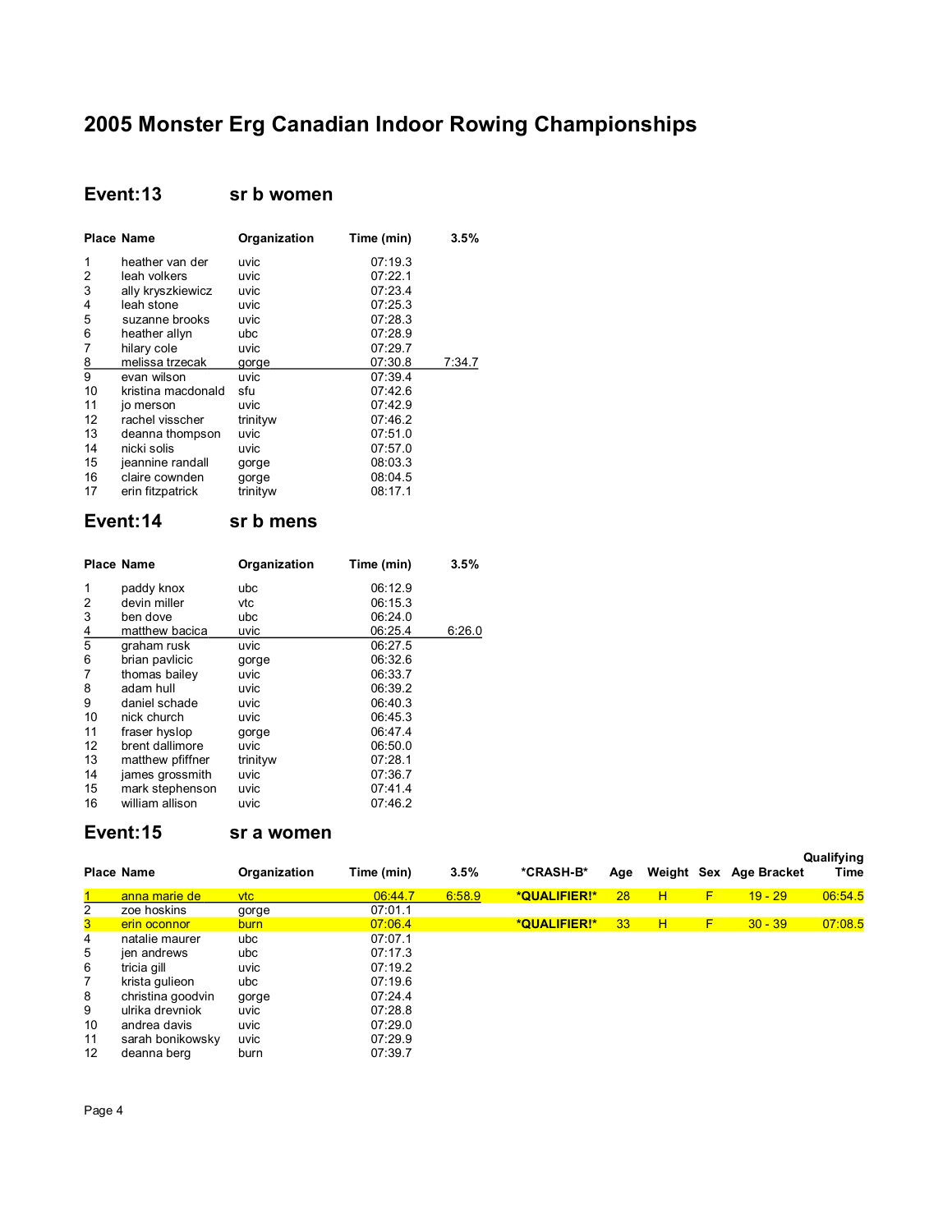#### **Event:16 sr a mens**

|                | <b>Place Name</b> | Organization | Time (min) | 3.5%   |
|----------------|-------------------|--------------|------------|--------|
| 1              | pete dembicki     | brent        | 06:01.2    |        |
| 2              | ben rutledge      | ubc          | 06:02.7    |        |
| 3              | andrew ireland    | leander      | 06:05.1    |        |
| 4              | kyle hamilton     | vtc          | 06:06.8    |        |
| $\overline{5}$ | scott frandsen    | brent        | 06:07.5    | 6:13.8 |
| 6              | brendan robinson  | vtc          | 06:15.6    |        |
| 7              | cam baerg         | vtc          | 06:15.9    |        |
| 8              | ryan slate        | vtc          | 06:16.9    |        |
| 9              | rob weitemeyer    | ubc          | 06:19.7    |        |
| 10             | david poilievre   | uvic         | 06:23.5    |        |
| 11             | ryan chapman      | uvic         | 06:23.6    |        |
| 12             | richard anderson  | vtc          | 06:27.9    |        |
| 13             | pat lynam         | uvic         | 06:30.3    |        |
| 14             | daren lind        | edmon        | 06:32.6    |        |
| 15             | peter legun       | ubc          | 06:33.5    |        |

## **Event:17 jr a women**

|                | <b>Place Name</b> | Organization | Time (min) | 3.5% |
|----------------|-------------------|--------------|------------|------|
| 1              | emelia coleman-   | port mood    | 07:25.4    |      |
| 2              | julia neufeld     | gorge        | 07:29.9    |      |
| 3              | kat davy-traynor  | brent        | 07:31.9    |      |
| 4              | jessica mcnally   | shaw         | 07:32.8    |      |
| 5              | alison sagar      | tbird        | 07:33.5    |      |
| 6              | kira osullivan    | vcrc         | 07:36.5    |      |
| 7              | kristen balcolm   | tbird        | 07:39.3    |      |
| 8              | sara mackay       | vcrc         | 07:40.0    |      |
| $\frac{9}{10}$ | danica bevan      | vcrc         | 07:41.0    | 7:41 |
|                | laura clayton     | gorge        | 07:45.4    |      |
| 11             | jen campbell      | gorge        | 07:46.2    |      |
| 12             | rebecca faris     | brent        | 07:46.7    |      |
| 13             | alyssa jesson     | vcrc         | 07:47.9    |      |
| 14             | kamalia dinnadge  | gorge        | 07:54.0    |      |
| 15             | km benda          | brent        | 07:56.4    |      |
| 16             | ashley van order  | brent        | 07:58.1    |      |
| 17             | marie browett     | nanaimo      | 08:02.4    |      |
| 18             | sarah laird       | brent        | 08:07.6    |      |
| 19             | rea fenger        | gorge        | 08:09.7    |      |
| 20             | lisa small        | brent        | 08:10.2    |      |
| 21             | kathleen noble    | vcrc         | 08:11.8    |      |
| 22             | rebekah gubbels   | gorge        | 08:11.9    |      |
| 23             | jessie helfrich   | brent        | 08:22.0    |      |
| 24             | blythe hutchcroft | gorge        | 08:23.6    |      |
| 25             | claire hesling    | gorge        | 08:39.7    |      |
| 26             | ariel winkelmeyer | gorge        | 08:43.7    |      |

1<sup>st</sup> place full name emelia coleman-shepherd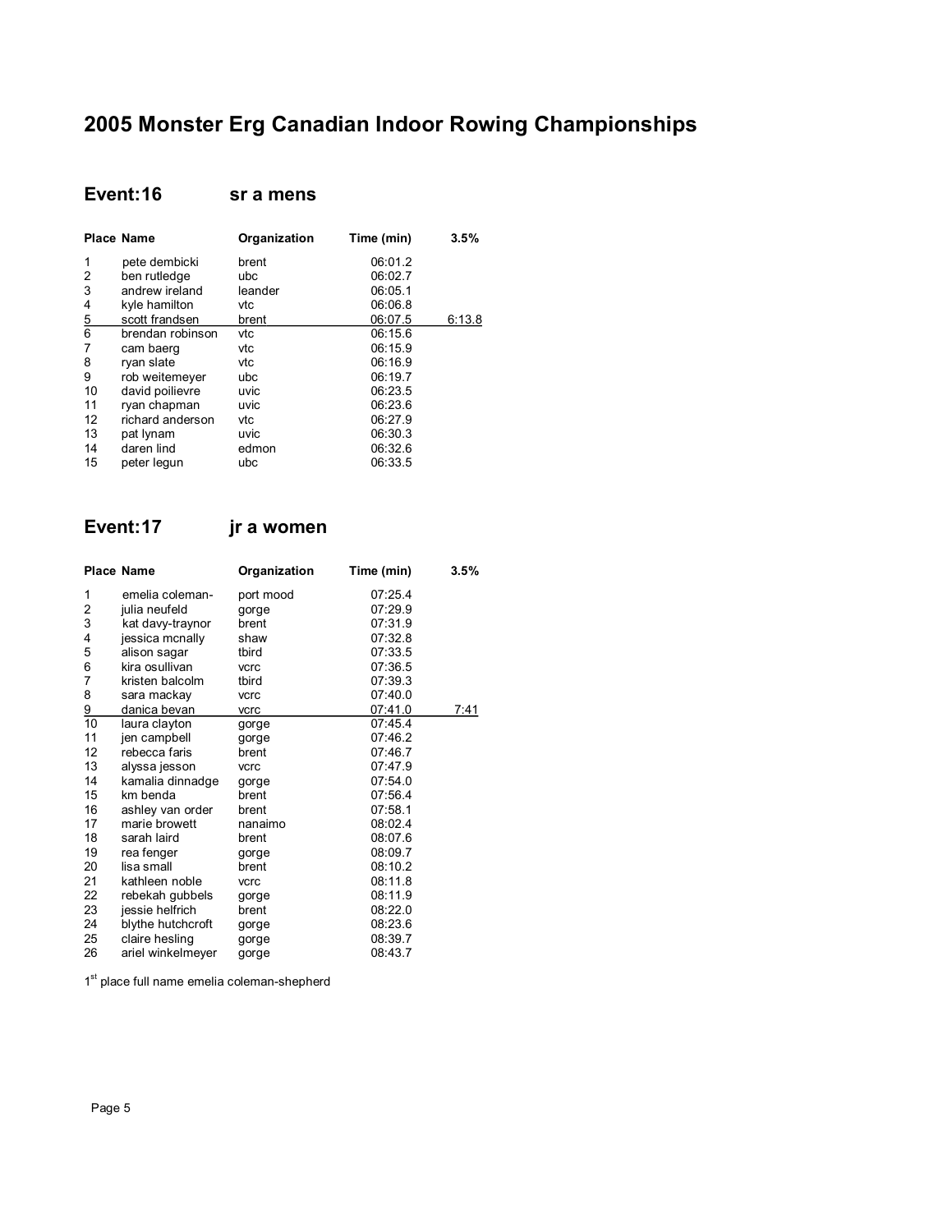## **Event:18 jr a men**

|                | <b>Place Name</b>   | Organization | Time (min) | 3.5%   |
|----------------|---------------------|--------------|------------|--------|
| 1              | will dean           | kelowna      | 06:11.5    |        |
| $\frac{2}{3}$  | max lang            | shaw         | 06:16.3    | 6:24.5 |
|                | danny buchanan      | vcrc         | 06:25.6    |        |
| 4              | stephen connolly    | shaw         | 06:28.2    |        |
| 5              | jan-frederik arnold | vcrc         | 06:28.9    |        |
| 6              | robin andrews       | vanco        | 06:29.8    |        |
| $\overline{7}$ | moritz mandersheid  | vcrc         | 06:31.4    |        |
| 8              | brad ingham         | shaw         | 06:33.7    |        |
| 9              | dan matthews        | st G         | 06:34.3    |        |
| 10             | geoff roth          | shaw         | 06:36.3    |        |
| 11             | mitch wilson        | vanco        | 06:37.4    |        |
| 12             | alexander doucette  | vanco        | 06:38.4    |        |
| 13             | ambrose carr        | brent        | 06:42.1    |        |
| 14             | richard herlinveaux | vcrc         | 06:43.0    |        |
| 15             | tomas cimolai       | vanco        | 06:46.4    |        |
| 16             | bj caron            | shaw         | 06:46.6    |        |
| 17             | rodd seher          | vcrc         | 06:49.3    |        |
| 18             | jeff syrja          | vcrc         | 06:50.3    |        |
| 19             | hugh wallace        | st G         | 06:50.8    |        |
| 20             | phil pouline        | vanco        | 06:51.0    |        |
| 21             | tom holland         | brent        | 06:51.3    |        |
| 22             | keith siklenka      | vcrc         | 06:51.5    |        |
| 23             | graham mcgrenere    | vcrc         | 06:53.2    |        |
| 24             | brandon knee        | port mood    | 06:54.1    |        |
| 25             | adam erickson       | brent        | 06:56.7    |        |
| 26             | nick whipp          | westsho      | 06:58.3    |        |
| 27             | colin mattock       | vcrc         | 06:58.7    |        |
| 28             | nathan pocock       | shaw         | 06:58.9    |        |
| 29             | adam bensted        | brent        | 06:59.9    |        |
| 30             | johnny williamson   | vcrc         | 07:02.4    |        |
| 31             | tyler sage          | gorge        | 07:03.8    |        |
| 32             | adam ward           | nelson       | 07:06.0    |        |
| 33             | jeff donnelly       | gorge        | 07:06.9    |        |
| 34             | jordan lewis        | westsho      | 07:07.1    |        |
| 35             | jim dodge           | vanco        | 07:07.7    |        |
| 36             | max pasemko         | gorge        | 07:09.8    |        |
| 37             | allan kumka         | gorge        | 07:10.6    |        |
| 38             | chris benton        | gorge        | 07:12.8    |        |
| 39             | skyler marles       | mapleb       | 07:12.9    |        |
| 40             | scott jakes         | gorge        | 07:26.3    |        |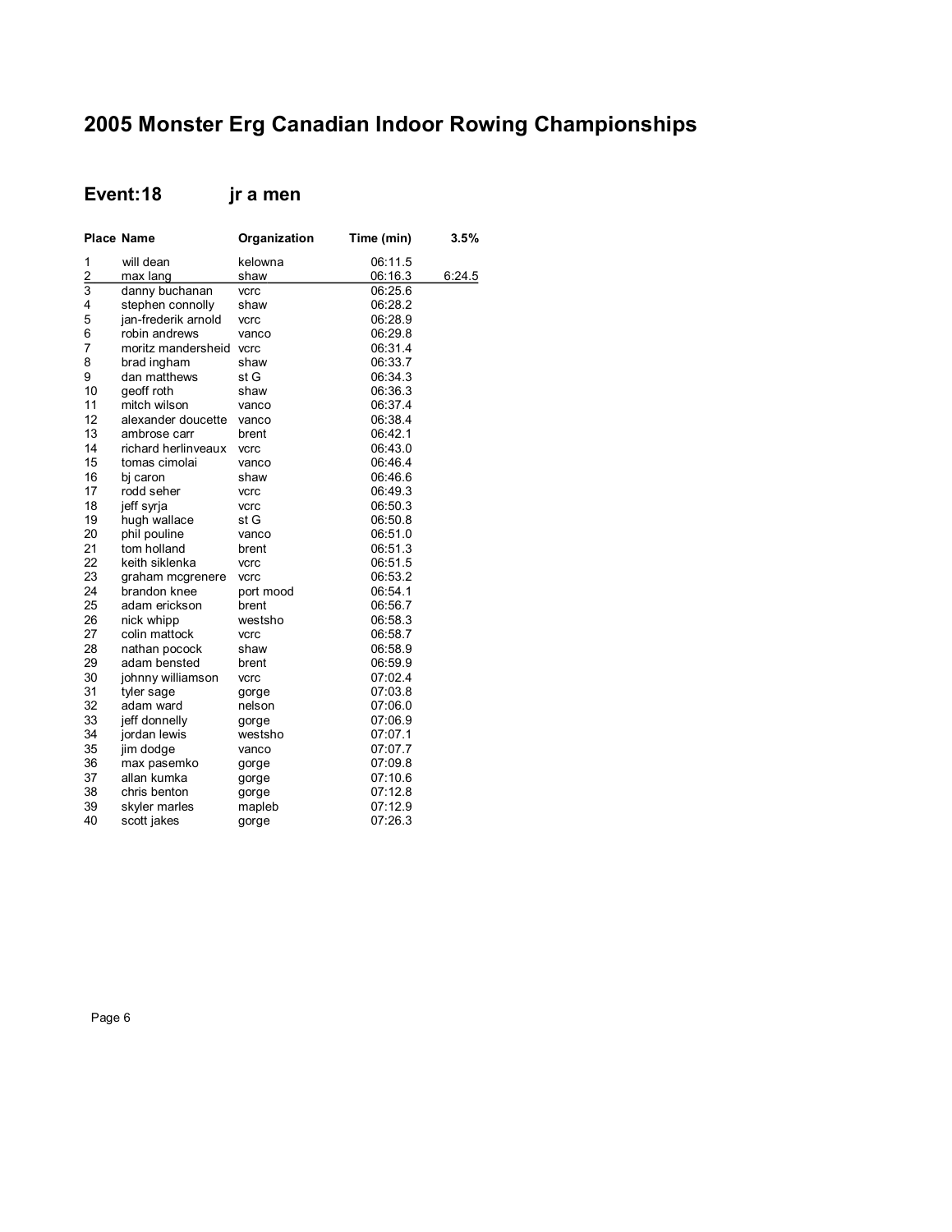#### **Event:19 jr a lwt women**

|    | <b>Place Name</b>   | Organization | Time (min) | 3.5%   | *CRASH-B*    | Age |   |   | Weight Sex Age Bracket | Qualifying<br>Time |
|----|---------------------|--------------|------------|--------|--------------|-----|---|---|------------------------|--------------------|
|    | steph hill          | nelson       | 07:34.9    |        | *QUALIFIER!* | 16  |   | F | $14 - 18$              | 07:38.9            |
| 2  | ricki baxter        | port mood    | 07:36.1    |        | *QUALIFIER!* | 17  | L | F | $14 - 18$              | 07:38.9            |
|    | shalane carlson     | shaw         | 07:36.2    |        | *QUALIFIER!* | 16  | L | F | $14 - 18$              | 07:38.9            |
|    | liz rand            | <b>VCrC</b>  | 07:37.4    |        | *QUALIFIER!* | 17  | L | F | $14 - 18$              | 07:38.9            |
| 5  | kaetlynd mcrae      | vcrc         | 07:43.1    |        |              |     |   |   |                        |                    |
| 6  | meg oneill          | nelson       | 07:43.8    |        |              |     |   |   |                        |                    |
|    | eli golshani        | gorge        | 07:44.9    | 7:50.8 |              |     |   |   |                        |                    |
| 8  | victoria gilbert    | vcrc         | 08:02.7    |        |              |     |   |   |                        |                    |
| 9  | kateelyn martinetti | nanaimo      | 08:11.4    |        |              |     |   |   |                        |                    |
| 10 | katherine shelly    | shaw         | 08:12.4    |        |              |     |   |   |                        |                    |
| 11 | gigi mcqueen        | brent        | 08:13.1    |        |              |     |   |   |                        |                    |
| 12 | claire regan        | gorge        | 08:21.5    |        |              |     |   |   |                        |                    |
| 13 | andrea bachand      | gorge        | 08:23.2    |        |              |     |   |   |                        |                    |
| 14 | emily kerklaan      | tbird        | 08:32.0    |        |              |     |   |   |                        |                    |
| 15 | thandi fletcher     | shaw         | 08:32.1    |        |              |     |   |   |                        |                    |
| 16 | jennifer gardiner   | shaw         | 08:33.7    |        |              |     |   |   |                        |                    |
| 17 | meridith chappel    | shaw         | 08:35.2    |        |              |     |   |   |                        |                    |
| 18 | amanda banks        | shaw         | 08:38.5    |        |              |     |   |   |                        |                    |
| 19 | sarah rosen         | brent        | 08:39.6    |        |              |     |   |   |                        |                    |
| 20 | bori yoon           | shaw         | 08:41.3    |        |              |     |   |   |                        |                    |
| 21 | hannah bowell       | shaw         | 08:41.7    |        |              |     |   |   |                        |                    |
| 22 | alison zacharias    | gorge        | 09:38.3    |        |              |     |   |   |                        |                    |

**Event:20 jr a lwt men**

|               | <b>Place Name</b>   | Organization     | Time (min) | 3.5%   |
|---------------|---------------------|------------------|------------|--------|
| 1             | ole tietz           | st G             | 06:35.6    |        |
| 2             | iain mcmillan       | nelson           | 06:35.7    |        |
| 3             | ben tuyp            | st G             | 06:40.4    |        |
| 4             | noah mccoll         | brent            | 06:41.4    |        |
| $\frac{5}{6}$ | micheal braithwaite | mapleb           | 06:47.3    | 6:49.4 |
|               | chachino betita     | vanco            | 06:56.2    |        |
| 7             | geordie hayhoe      | <b>Brentwood</b> | 06:57.9    |        |
| 8             | robert nixon        | shaw             | 06:59.3    |        |
| 9             | alexander lane      | nanaimo          | 07:00.8    |        |
| 10            | richard chang       | vanco            | 07:02.3    |        |
| 11            | travis eichel       | port mood        | 07:02.8    |        |
| 12            | kevin mitchell      | gorge            | 07:06.0    |        |
| 13            | alexander oflaherty | shaw             | 07:06.8    |        |
| 14            | ben higgs           | brent            | 07:07.2    |        |
| 15            | nicolaus forster    | shaw             | 07:08.1    |        |
| 16            | akex yuen           | vanco            | 07:12.4    |        |
| 17            | charles angle       | brent            | 07:13.2    |        |
| 18            | nick chesterly      | brent            | 07:13.4    |        |
| 19            | mike mains          | brent            | 07:13.6    |        |
| 20            | rob ballard         | st G             | 07:14.3    |        |
| 21            | dylan lamb          | gorge            | 07:25.1    |        |
| 22            | patrick johnston    | brent            | 07:30.9    |        |
| 23            | cam wint            | vcrc             | 07:32.0    |        |
| 24            | bryson armstrong    | shaw             | 07:32.6    |        |
| 25            | andrew donnelly     | gorge            | 07:37.3    |        |
| 26            | akexander tay       | shaw             | 08:04.9    |        |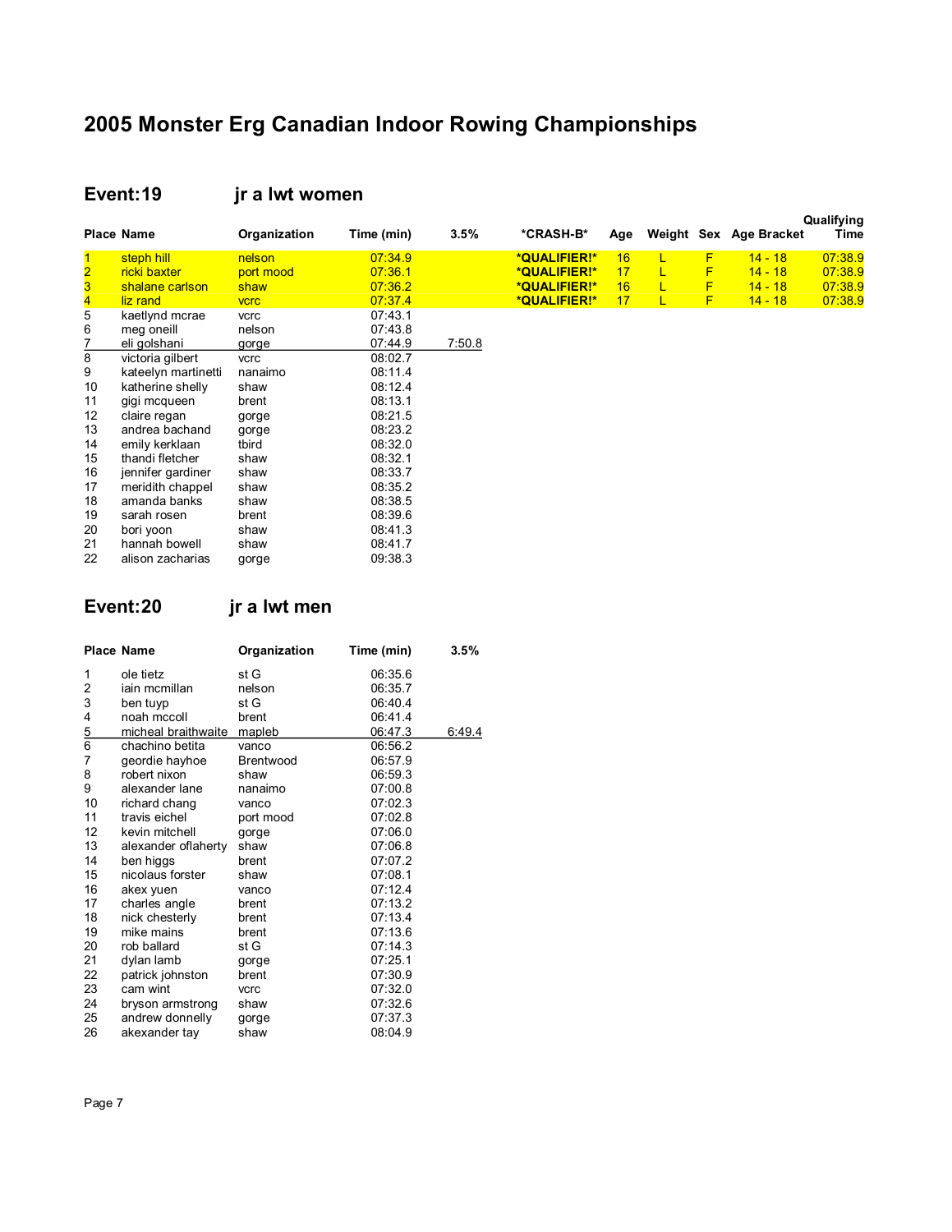## **Event:21 jr b women**

|    | <b>Place Name</b>  | Organization | Time (min) | 3.5%   |
|----|--------------------|--------------|------------|--------|
| 1  | cristina osadchuk  | nelson       | 07:41.6    |        |
| 2  | julia thompson     | vcrc         | 07:44.4    |        |
| 3  | sarah powell       | gorge        | 07:48.6    |        |
| 4  | kristine ralph     | vcrc         | 07:54.1    |        |
| 5  | rachel mcintyre    | shaw         | 07:54.5    | 7:57.8 |
| 6  | annabelle glass    | brent        | 07:58.9    |        |
| 7  | melissa pavlicic   | gorge        | 08:02.6    |        |
| 8  | tanya jones        | park         | 08:03.1    |        |
| 9  | kelly fretwell     | vcrc         | 08:03.4    |        |
| 10 | kelsey skaggs      | gorge        | 08:07.1    |        |
| 11 | danika askew       | nelson       | 08:09.3    |        |
| 12 | allison goodwin-   | nelson       | 08:10.9    |        |
| 13 | lauredn sutherland | vcrc         | 08:12.6    |        |
| 14 | morgan smith       | gorge        | 08:12.9    |        |
| 15 | loni johner        | shaw         | 08:14.0    |        |
| 16 | nicole             | gorge        | 08:14.5    |        |
| 17 | kerry pucsek       | vcrc         | 08:16.9    |        |
| 18 | katie dick         | gorge        | 08:18.5    |        |
| 18 | alex haggis        | gorge        | 08:18.5    |        |
| 20 | simone stelck      | vcrc         | 08:18.7    |        |
| 21 | janelle janssen    | shaw         | 08:20.3    |        |
| 22 | kelly heeringa     | brent        | 08:21.3    |        |
| 23 | Megan Gartshore    | vcrc         | 08:22.9    |        |
| 24 | leanne fells       | gorge        | 08:26.8    |        |
| 25 | hattie guadagnuolo | shaw         | 08:28.8    |        |
| 26 | elise bousquet     | shaw         | 08:29.3    |        |
| 27 | angharad wylie     | gorge        | 08:30.9    |        |
| 28 | perri bourree      | nelson       | 08:31.5    |        |
| 29 | hanna davis        | shaw         | 08:31.9    |        |
| 30 | ady mauriks        | shaw         | 08:33.2    |        |
| 31 | haeli draper       | vcrc         | 08:38.3    |        |
| 32 | emma hollings      | shaw         | 08:39.0    |        |
| 33 | anastasia vogl     | <b>Vrc</b>   | 08:39.5    |        |
| 34 | dana rolston       | shaw         | 08:40.9    |        |
| 35 | jenna basi         | vcrc         | 08:46.5    |        |
| 36 | kayla wiest        | nelson       | 08:49.5    |        |
| 37 | annalea zimmer     | nelson       | 08:56.8    |        |
| 38 | erin mcmillan      | vcrc         | 09:00.4    |        |
| 39 | hannah jung        | gorge        | 09:02.3    |        |
| 39 | trish mara         | vcrc         | 09:02.3    |        |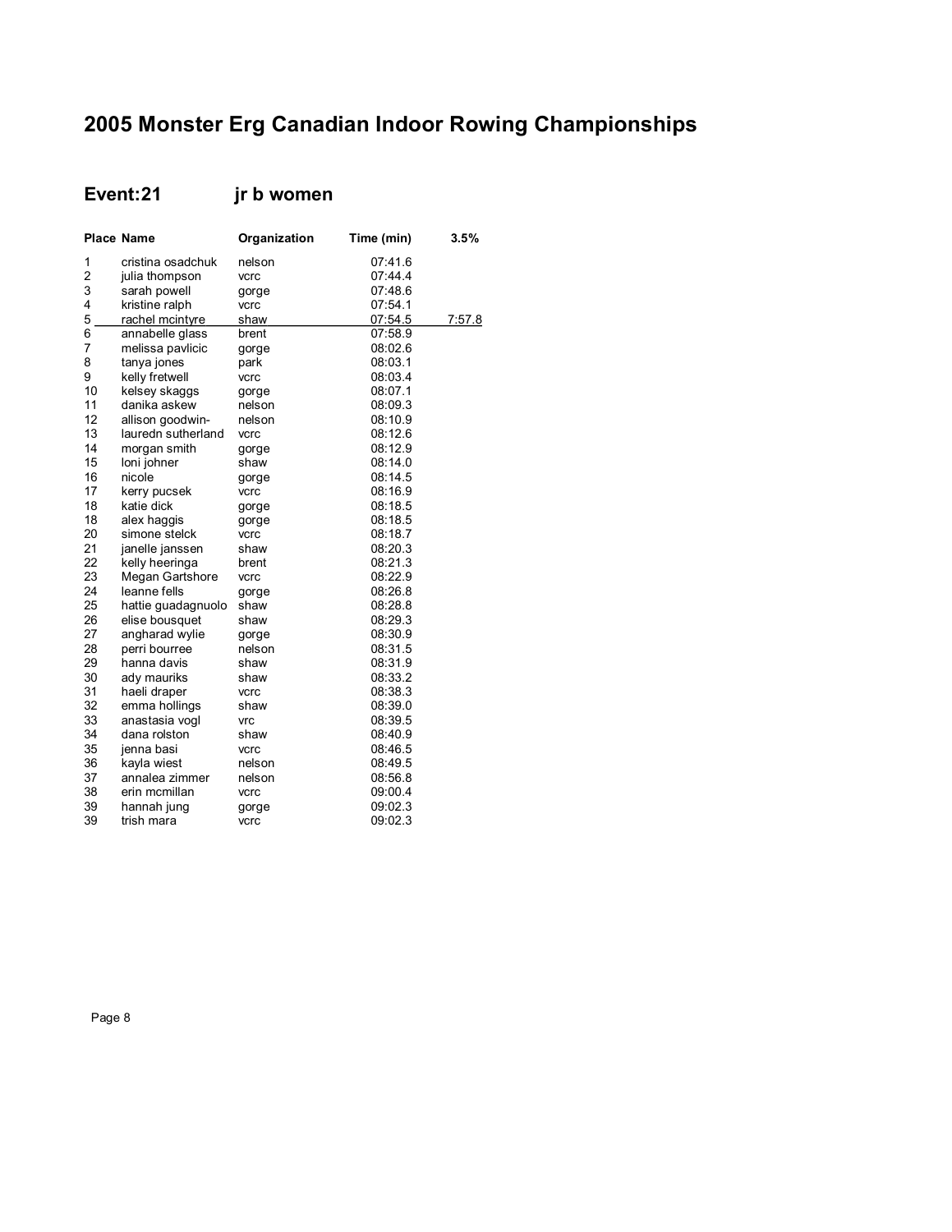## Event:22 jr b men

|               | <b>Place Name</b> | Organization | Time (min) | 3.5%   |
|---------------|-------------------|--------------|------------|--------|
| 1             | sebastian callos  | brent        | 06:35.8    |        |
| 2             | dylan wood        | brent        | 06:41.5    |        |
| $\frac{3}{4}$ | jason cartwright  | nanaimo      | 06:47.1    | 6:48.7 |
|               | deyan ivanov      | st G         | 06:55.3    |        |
| 5             | spencer crowley   | brent        | 06:57.2    |        |
| 6             | ben baxter        | port mood    | 07:03.7    |        |
| 7             | simon woods       | brent        | 07:07.7    |        |
| 8             | justin nesbitt    | vcrc         | 07:09.2    |        |
| 9             | kelen epp         | brent        | 07:14.8    |        |
| 10            | dean brookstone   | st G         | 07:22.6    |        |
| 11            | sam wu            | st G         | 07:23.4    |        |
| 12            | dan bester        | brent        | 07:25.9    |        |
| 13            | craig rutherford  | nanaimo      | 07:26.2    |        |
| 14            | david yeon        | brent        | 07:27.0    |        |
| 15            | berton robb       | mapleb       | 07:29.2    |        |
| 16            | leroy patterson   | gorge        | 07:29.5    |        |
| 17            | dave vaninsberghe | gorge        | 07:30.3    |        |
| 18            | sean ferguson     | brent        | 07:32.9    |        |
| 19            | stuart watt       | st G         | 07:33.1    |        |
| 20            | cam gilham        | brent        | 07:35.0    |        |
| 21            | isaac neufeld     | gorge        | 07:35.6    |        |
| 22            | andrew meyer      | brent        | 07:40.7    |        |
| 23            | adam holman       | mapleb       | 07:41.5    |        |
| 24            | liam mcguigan     | nanaimo      | 07:47.0    |        |
| 25            | stephen dong      | gorge        | 07:49.4    |        |
| 26            | ian white         | st G         | 07:50.8    |        |
| 27            | josh mckee        | gorge        | 07:52.3    |        |
| 28            | graeme cooke      | gorge        | 07:57.8    |        |
| 29            | torin rivers      | gorge        | 08:02.8    |        |
| 30            | josh coleman      | mapleb       | 08:14.5    |        |
| 31            | derek steadman    | gorge        | 08:26.9    |        |

## Event:23

jr c women

|                | <b>Place Name</b>         | Organization  | Time (min)         | 3.5%   |
|----------------|---------------------------|---------------|--------------------|--------|
|                | shyann hoppe              | gorge         | 08:18.6            |        |
| 2<br>3         | aly yates<br>zoe paterson | shaw<br>gorge | 08:22.7<br>08:25.6 | 8:36.1 |
| $\overline{4}$ | alexis turner             | mapleb        | 08:37.9            |        |
| 5              | kristina driesen          | shaw          | 08:45.4            |        |
| 6              | hannah waren              | nelson        | 09:43.2            |        |
| 7              | gina luke                 | gorge         | 09:49.6            |        |
| 8              | brittany lynas            | nelson        | 10:36.1            |        |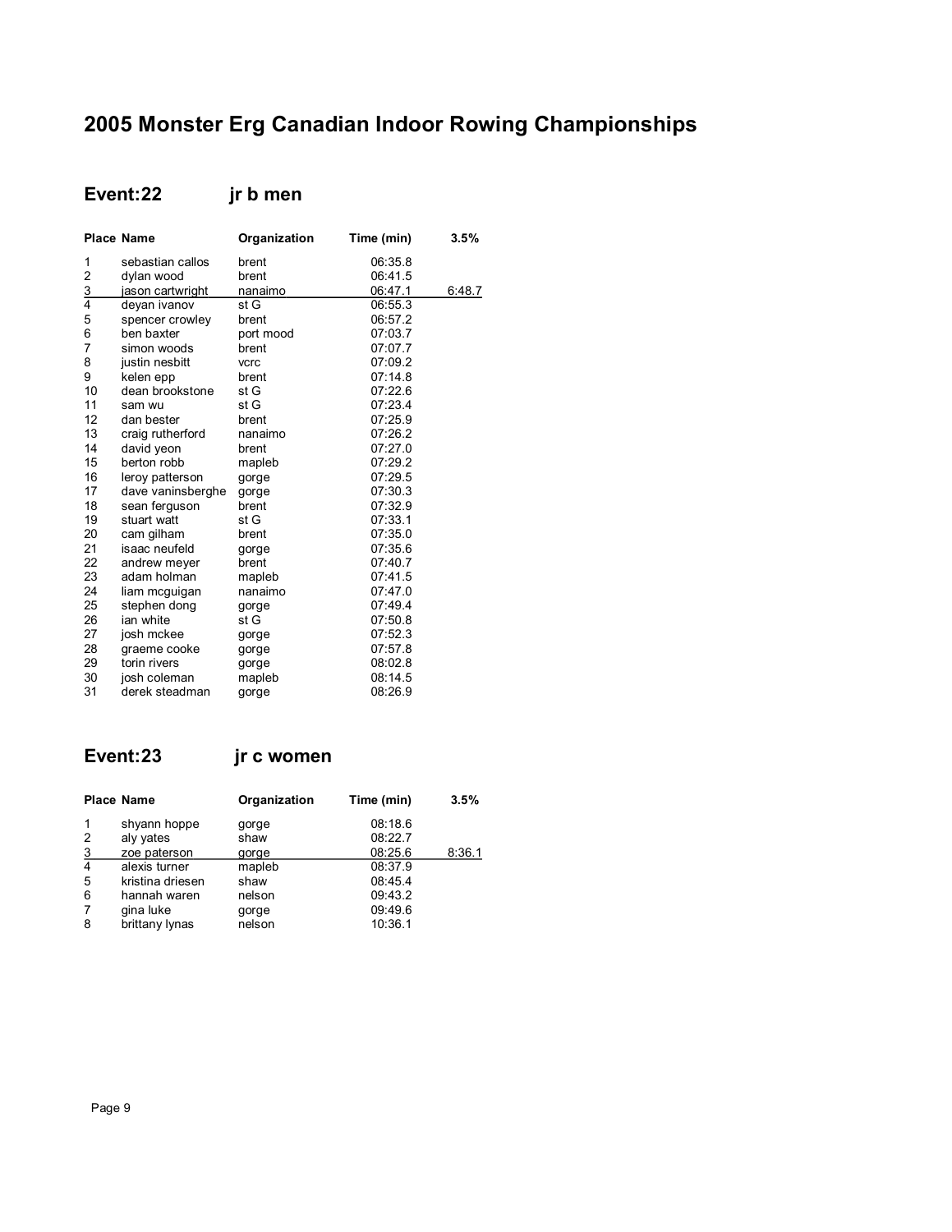## **Event:24 jr novice women**

|               | <b>Place Name</b>       | Organization | Time (min) | 3.5%   |
|---------------|-------------------------|--------------|------------|--------|
| 1             | lindsay rinning a       | brent        | 08:06.8    |        |
| 2             | tessa felix b           | brent        | 08:14.0    |        |
| 3             | alexandra prieur a      | brent        | 08:20.9    |        |
|               | stefanie steinbrink-    | brent        | 08:23.6    | 8:23.8 |
| $\frac{4}{5}$ | darah lloyd a           | gorge        | 08:35.0    |        |
| 6             | kelsey shein b          | gorge        | 08:37.4    |        |
| 7             | segham mcdonald a brent |              | 08:39.7    |        |
| 8             | caroline neil b         | clare        | 08:45.4    |        |
| 9             | amanda munsell a        | brent        | 08:45.8    |        |
| 10            | gillian hunter b        | brent        | 09:03.2    |        |
| 11            | abby rosen b            | brent        | 09:04.2    |        |
| 12            | aly kelly b             | gorge        | 09:05.4    |        |
| 13            | kristine friesen b      | brent        | 09:06.5    |        |

|   | <b>Place Name</b>         | Organization | Time (min)         | 3.5%   |
|---|---------------------------|--------------|--------------------|--------|
| 2 | will mathews<br>david twa | st G<br>st G | 07:32.5<br>07:33.6 | 7:48.3 |
| 3 | connor mcguigan           | nanaimo      | 08:38.9            |        |

## **Event:26 jr b novice men**

**Event:25 jr c men**

|               | <b>Place Name</b>         | Organization | Time (min) | 3.5%   |
|---------------|---------------------------|--------------|------------|--------|
| 1             | liam harrison             | brent        | 07:19.7    |        |
| 2             | jacob robinson            | brent        | 07:25.3    |        |
| 3             | nick hsu                  | brent        | 07:32.3    |        |
| $\frac{4}{5}$ | jason pasmak              | brent        | 07:33.6    | 7:35.1 |
|               | chris ryder               | mapleb       | 07:41.3    |        |
| 6             | jeff britten              | nanaimo      | 07:43.3    |        |
| 7             | oliver greenberg          | brent        | 07:43.8    |        |
| 8             | mark allward-nally        | brent        | 07:47.9    |        |
| 9             | cooper bockus             | brent        | 07:49.4    |        |
| 10            | derek kozel               | brent        | 07:57.1    |        |
| 11            | dan mumsel                | brent        | 08:01.6    |        |
| 12            | michael-leigh             | clare        | 08:06.4    |        |
| 13            | luke mccellan             | brent        | 08:13.7    |        |
| 14            | wells greeno-moneil brent |              | 08:34.7    |        |
| 15            | lewis naccarato           | clare        | 09:10.6    |        |